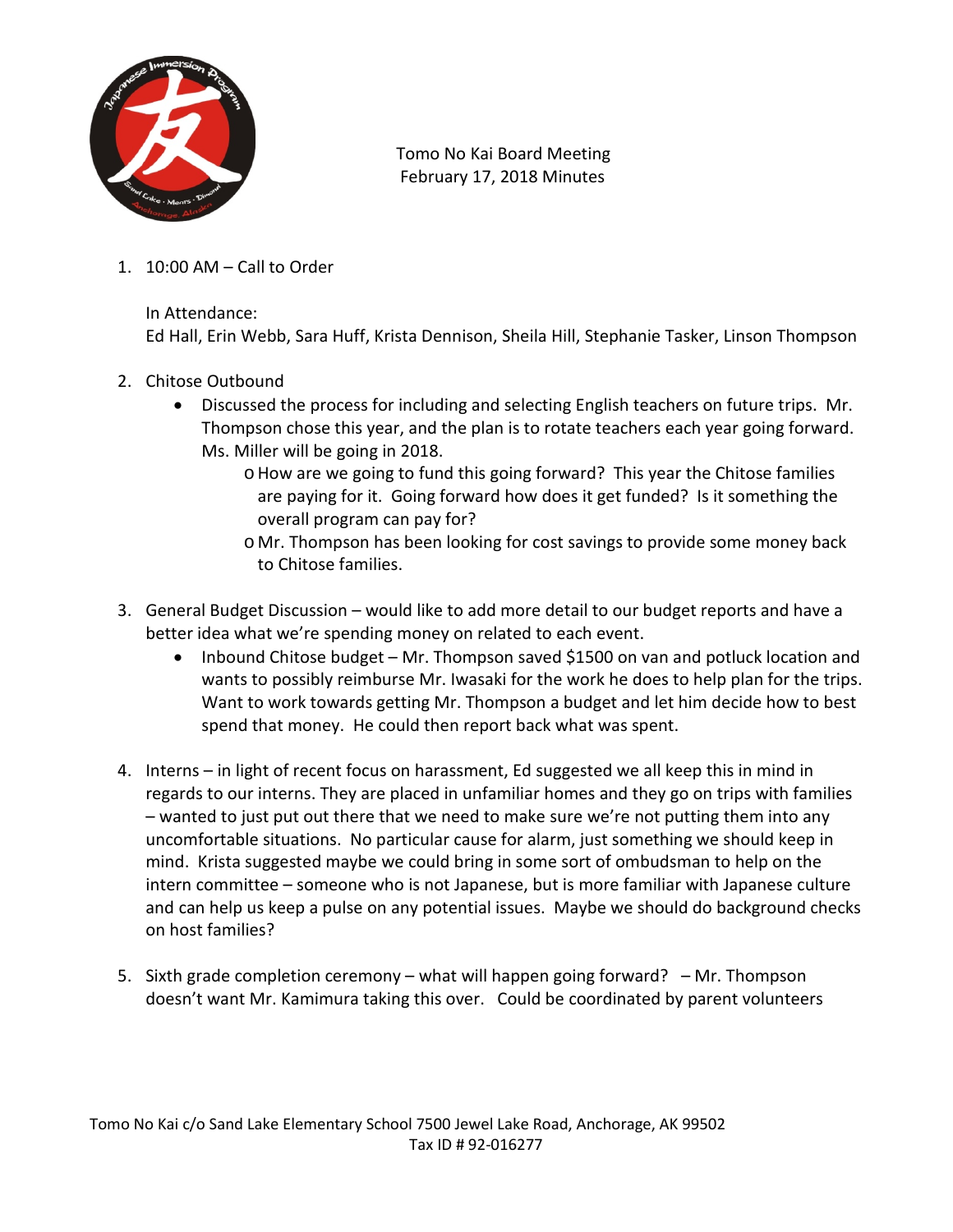- 6. Spring Auction Update
	- Greater Giving Online -

<https://online.greatergiving.com/Pages/Login.aspx?ReturnUrl=%2f>

We currently pay Eventbrite \$300-\$400. GG has a website - \$500 to set up and we could use it for all of our events and auctions. They have "auction pay" which allows you to do mobile bidding. There is also a way to do a hybrid for mobile bidding and actual bidding. Would like to use this instead of Eventbrite going forward. We'll give it a shot, and if it doesn't work, we aren't bound by a contract. Can possibly use it for Cherry Blossom, too. Will help with our online presence and give donors a lot more opportunity for recognition. Once Ed has it set up, she'll send it out to everyone so we can edit, as well.

- Chitose families are doing the dessert dash.
- Hayley Kelly is doing the wine wall target the Jr. High and high school parents.
- The students are all doing art projects again this year.
- Suggest doing the ticker tape for the intern raise like the Sea Life Center gala want to tie it to actual amounts of money that specific things cost – e.g. "This is how much money it costs to… "– more than just a dollar amount – more of a story – a matching ask instead of just a standard paddle raise.
- No live music this year not enough space, too loud, and cost is too high. Ed compared to Lumen Christi auction – spread the live auction out throughout the night instead of just saving it all at the end.
- No babysitting for the event the logistics just don't work.
- 7. Cherry Blossom Festival
	- Hattori and Matsumoto have stepped in and said they would manage again this year
	- Joanna is coordinating with teachers.
	- We still need to pay the teachers from last year need to know which teachers were there and who participated – all program teachers participated + Mrs. Neilsen, and Zan Zoske. This year we will pay them immediately.
	- Pre-ordering of food could do that for sushi and maybe the rice balls?
	- Ed will talk to the teachers possibilities for distribution of food before and during the performances.
- 8. Japanese Movie Night Chitose Fundraiser
	- Will be at Sand Lake. The Japanese consulate is providing the movie "Your Name." Maybe March 23<sup>rd</sup> or 30<sup>th</sup> – Sheila suggests picking a couple of dates and seeing which date works for the school. Sheila will email Ginger to see which day works best.
- 9. Late June reunion picnic
	- Want to have an event where we can invite the graduates to come back potluck picnic – everyone's invited to Sand Lake park – the last Saturday or Sunday in June as a tradition – can use past class reps to get the word out.
- 10. General meetings will do a trial run of having shorter meetings, similar to what PTSA is proposing - 30 min instead of an hour. First meeting of the year might need to be longer.

Tomo No Kai c/o Sand Lake Elementary School 7500 Jewel Lake Road, Anchorage, AK 99502 Tax ID # 92-016277